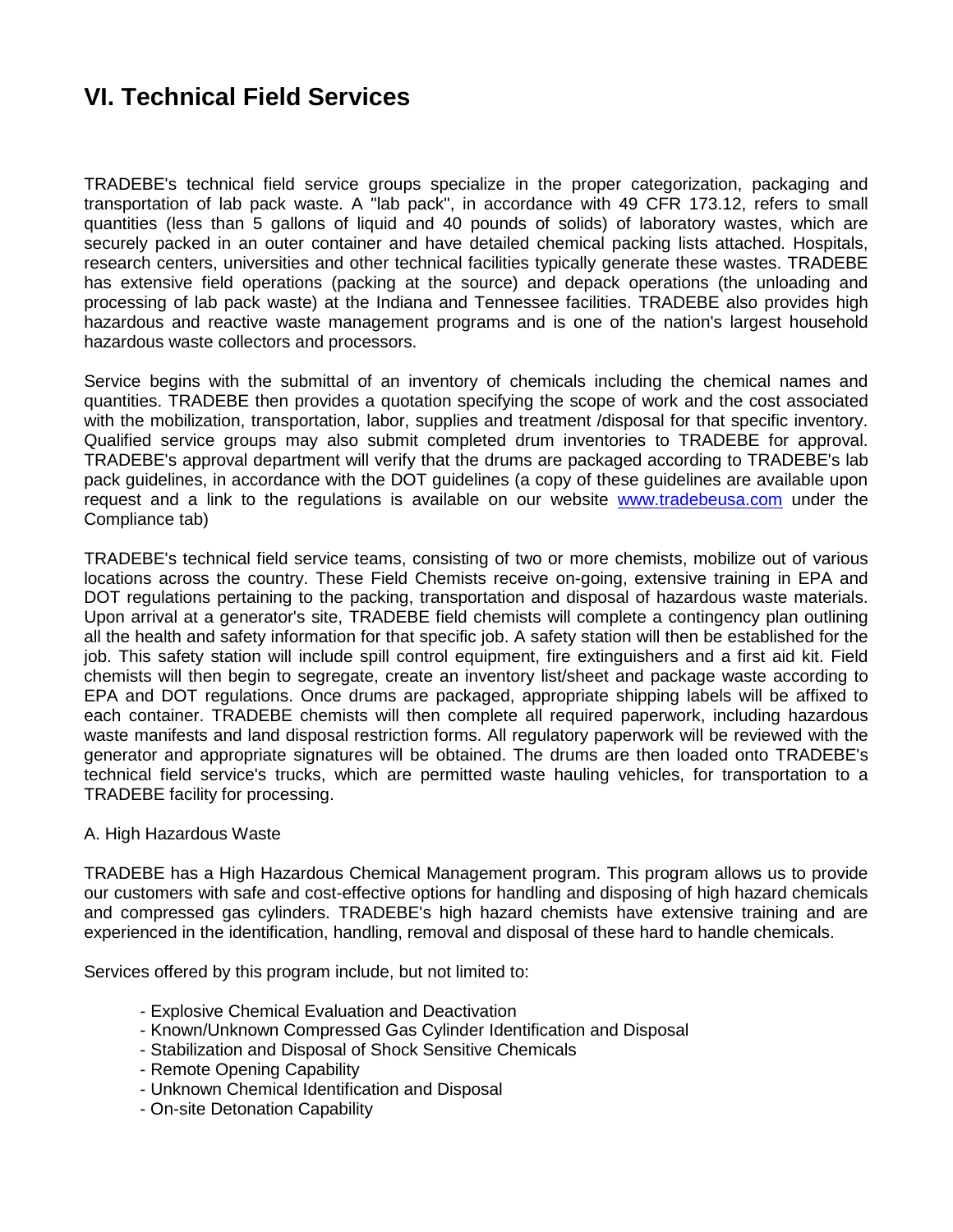## B. Household Hazardous Waste

TRADEBE, through its Technical Field Services division, is one of the largest on-site providers of community based household hazardous waste collection programs in the nation. The depth of the trained staff at TRADEBE allows us to manage multiple collection sites in a given weekend. Normally, TRADEBE contracts with local solid waste management districts to offer a program that allows local citizens to drop off used paints, solvents, aerosol cans and other household items that can be disposed of in TRADEBE's waste management programs. TRADEBE's on-site personnel will manage the program in conjunction with local environmental officials. During a typical household project, TRADEBE will work with local officials to select a location that is suitable for the collection with traffic lanes, receiving stations, depack stations, safety equipment, spill containment and emergency procedures. Once the household waste has been properly packaged, it is shipped or transported to a TRADEBE facility. The majority of the wastes collected from these programs are processed at our facilities, or sent to various other energy recovery facilities. In addition to managing household collection programs, TRADEBE is also one of the nation's largest processors of household collection waste. TRADEBE has contracts with several service groups who manage household programs throughout North America. The combination of TRADEBE's lab pack operations and automated shredding towers makes TRADEBE a viable choice for both municipalities and service groups involved in the waste disposal selection process.

## C. Depack Facility Overview

In 2003, TRADEBE redesigned its Indiana Labpack/Depack facility. The Depack facility is housed in a 5,000 square foot fully enclosed building with four (4) hazard class booths that operate with independent air pollution control devices.

TRADEBE's Chemists package small quantities of laboratory waste onsite per DOT Guidelines. Once the chemicals arrive at our specialized Depack Facility, we safely and efficiently segregate the chemicals in order to recycle as much of the material as possible. The remaining material is disposed of using the best available disposal technology. The market segments we serve are: educational, industrial, government, research and municipal household hazardous waste collections.

What follows, is an overview of TRADEBE's East Chicago Depack area.

#### 1. Tracking

TRADEBE tracks individual containers using computerized scanners (bar code system). This process allows material to be tracked during storage, treatment and final disposition. "Cradle-to-Grave" liability tracking can therefore be assured.

#### 2. Lab Depack Booths/Vapor Suppression

Each modular-processing booth has an exhaust hood, controls for the exhaust air system and a specific control to neutralize/contain vapors released during the bulking process.

**Booth 1** is designed to handle flammable and combustible materials. Organic vapors are controlled by a vacuum hood and then passed through a carbon absorption unit. These vapors are absorbed into the carbon and the spent carbon filters are recycled as fuel solids.

**Booth 2** is designed to manage corrosive materials that require a caustic air pollution scrubber. An alkaline sodium hydroxide scrubber neutralizes any acid vapors released during the bulking process.

**Booth 3** is designed to manage the neutralization of compounds that include, but are not limited to, potassium hydroxide, amines and dilute ammonia solutions. Alkaline vapors released during the bulking process are neutralized in an acid scrubber.